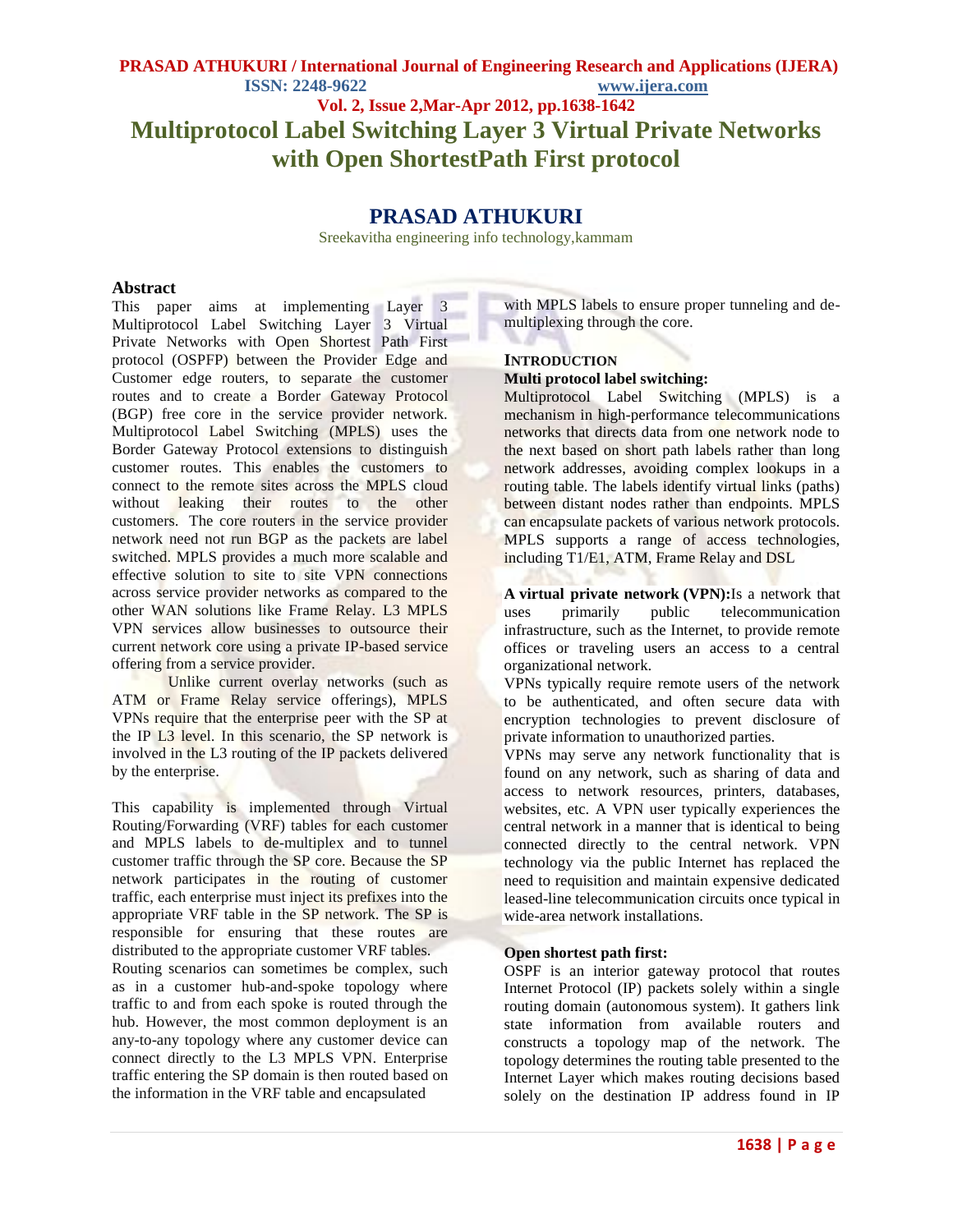# **Vol. 2, Issue 2,Mar-Apr 2012, pp.1638-1642**

packets. OSPF was designed to support variablelength subnet masking (VLSM) or Classless Inter-Domain Routing (CIDR) addressing models.

OSPF detects changes in the topology, such as link failures, very quickly and converges on a new loopfree routing structure within seconds. It computes the shortest path tree for each route using a method based on Dijkstra's algorithm, a shortest path first algorithm.

The link-state information is maintained on each router as a link-state database (LSDB) which is a tree-image of the entire network topology. Identical copies of the LSDB are periodically updated through flooding on all OSPF routers.

The OSPF routing policies to construct a route table are governed by link cost factors (external metrics) associated with each routing interface. Cost factors may be the distance of a router (round-trip time), network throughput of a link, or link availability and reliability, expressed as simple unitless numbers. This provides a dynamic process of traffic load balancing between routes of equal cost.

An OSPF network may be structured, or subdivided, into routing areas to simplify administration and optimize traffic and resource utilization. Areas are identified by 32-bit numbers, expressed either simply in decimal, or often in octet-based dot-decimal notation, familiar from IPv4 address notation.

**Backdoor connectivity:**Either a dynamic or permanent link, outside of the MPLS VPN cloud, over which a routing adjacency is formed to pass routing information that ties two customer domains together. This link is typically used to connect two geographically distinct sites and usually runs the same IGP protocol as the customer site. An example of a backdoor link is illustrated in [Figure](http://www.cisco.com/en/US/docs/solutions/Enterprise/WAN_and_MAN/L3VPNCon.html#wp317467) 2.

**Customer router:**Customer router that is connected only to other customer devices.

**Customer edge:**Customer edge router that peers at Layer 3 to the provider edge. The PE-CE interface runs either a dynamic routing protocol (eBGP, RIPv2, EIGRP, or OSPF) or a static routing protocol (Static, Connected).

**Global routing/forwarding table:**The non-VRF routing and forwarding table used in the SP core for infrastructure addressing reach ability.

**Label:**In this document, this refers to an MPLS frame-based label.

**MP-BGP:**Multi-Protocol Border Gateway Protocol. In an MPLS VPN context, this protocol is run between PE routers to exchange customer prefixes in a VPNv4 format.

**Managed CE service:**Some service providers may offer an added service along with the Layer 3 MPLS VPN offering known as a managed CE service. The SP handles the operations, management, and administration of the CE router at one or more sites. There are typically added charges for what is essentially outsourced management of the CE devices.

**Provider router:**Provider router, which resides in the core of the provider network. In an MPLS VPN context, the P router participates in the control plane for customer prefixes. The P router is sometimes referred to as a label switch router (LSR), in reference to its primary role in the core of the network, performing label switching/swapping of MPLS traffic.

**Provider edge router:**Provider edge router. The PE router sits at the edge of the MPLS SP cloud. In an MPLS VPN context, separate VRF routing tables are allocated for each user group. Also, the PE still contains a global routing table for routes in the core SP infrastructure. The PE is sometimes referred to as a label edge router (LER) or edge label switch router (ELSR) in reference to its role at the edge of the MPLS cloud, performing label imposition and disposition.

**Route distinguisher:**Route distinguisher, which is a 64-bit value defined uniquely for each user group. The RD is combined with the customer IPv4 prefix to guarantee that the resulting VPNv4 prefix is unique.

**Route target:**Route target, which is a 64-bit value used as a BGP extended community attribute. The RT is used to determine the VPNv4 routes that should be installed in the respective VRF tables.

**VPNv4:**The combination of the RD and customer IPv4 prefix. These VPNv4 prefixes are passed in MP-BGP.

**VRF:**The virtual routing and forwarding table, which is separate from the global routing table that exists on PE routers. Routes are injected into the VRF from the CE-PE routing protocols for that VRF and any MP-BGP announcements that match the defined VRF route targets (RTs).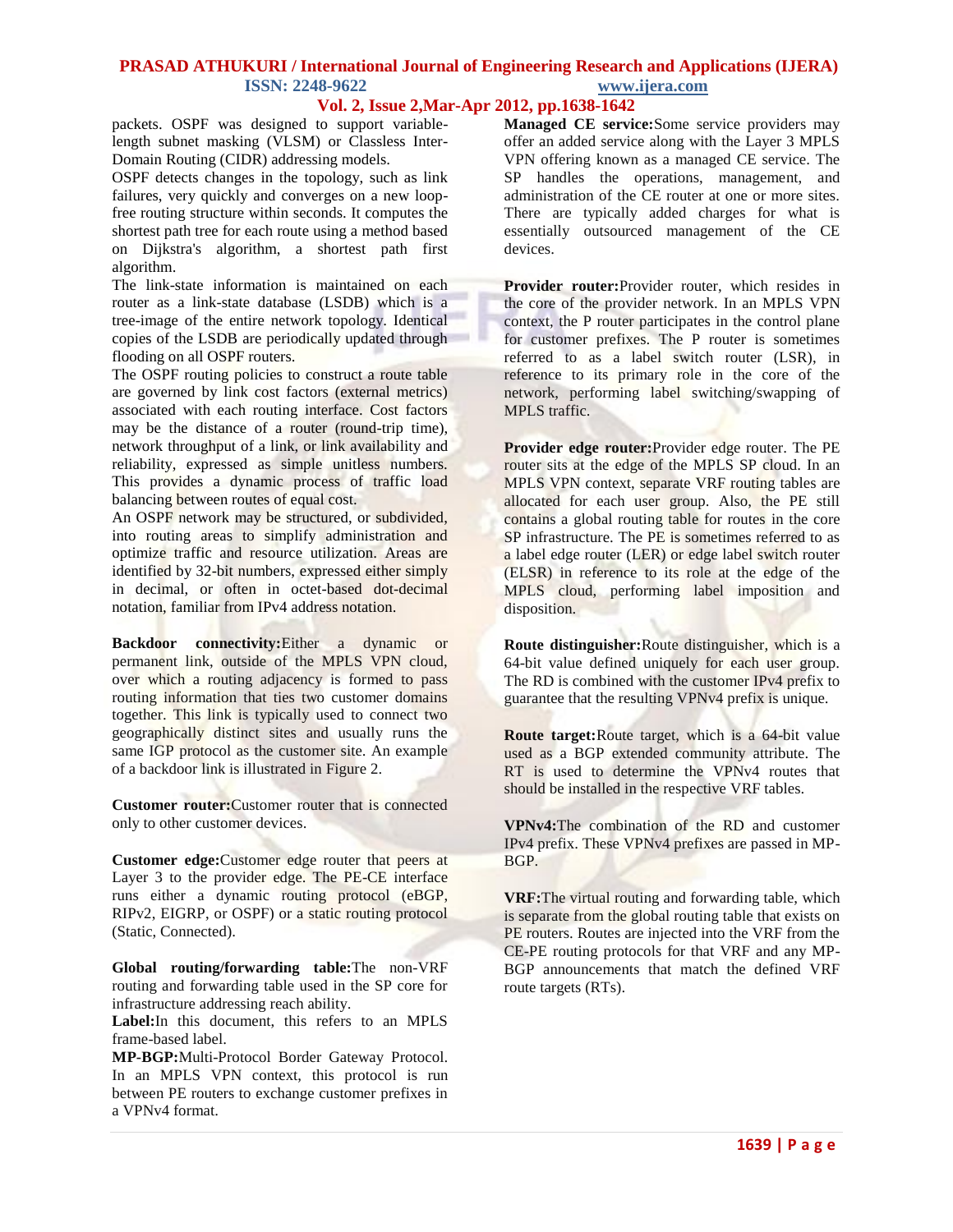



# **Figure 2Backdoor Link**

#### **Layer 3 MPLS VPN Operation**

This section briefly examines the L3 MPLS VPN control and data planes, and includes the following topics:

Layer 3 MPLS VPN Route Distribution Operation Layer 3 MPLS VPN Forwarding Operations

Layer 3 MPLS VPN Route Distribution Operation Figure 3 illustrates an example of BGP VPN route distribution using MP-BGP between a VPN that terminates on PE3 and PE7. The customer devices (C1 and CE2 on the left, and CE8 and C9 on the right) participate in the same VPN.



#### **The distribution steps are as follows:**

- **1.** Customer routes are injected into the VRF table at PE3 using static, RIPv2, OSPF, or BGP routing protocol between the PE and the CE. The customer routes are passed as IPv4 prefixes (shown in the red shaded box under Step 1).
- **2.** At PE3, the routes in the customer VRF are exported into MP-BGP as VPNv4 prefixes. To ensure VPNv4 route uniqueness, the customer IPv4 routes are prepended with a uniquely defined RD to create a distinct VPNv4 prefix. Every VRF configuration

requires an RD to be defined. Its uniqueness guarantees customer VPNv4 uniqueness.

**3.** The exported routes are sent across the MPLS backbone between the BGP peers in PE3 and PE7.

This process repeats for any other BGP peers that have members in the same VPN. Note that this step shows a logical connection between the two BGP peers. There can be a series of BGP route reflectors in between performing the VPN distribution as shown in Steps 3a and 3b.

The VPNv4 prefix (shown in red shaded boxes under Step 3) is composed of the RD and the customer IPv4 prefix. Because this VPNv4 prefix is a BGP route, multiple mandatory and optional BGP attributes are carried along with the prefix. One of these attributes is the route target (RT), which is an extended community BGP attribute.

- **4.** The routes are imported into the correct VRF at PE7. Every VRF configuration contains VRF import and export definitions. The export definitions define which RTs are attached to the BGP VPNv4 prefix, as described in Step 3. The export definitions define the RTs that are carried along with the VPNv4 prefix on export. The import definitionsdefine the RT tagged prefixes that are imported into the VRF. Only VPNv4 prefixes with a matching RT tag to the VRF import RT definitions are imported into that VRF.
- **5.** The routes are accessible from a VPN at each site.

#### **Layer 3 MPLS VPN Forwarding Operations**

[Figure](http://www.cisco.com/en/US/docs/solutions/Enterprise/WAN_and_MAN/L3VPNCon.html#wp309688) 4 illustrates the process of packet forwarding for a packet originating from the customer cloud containing C1 and CE2 to the far-end customer cloud



**1.** The customer cloud composed of C1 and CE2 originates an IPv4 packet destined to an address at the far end (CE8 and C9). The routing entry on CE2 for the destination prefix forwards the packet to the PE3 device.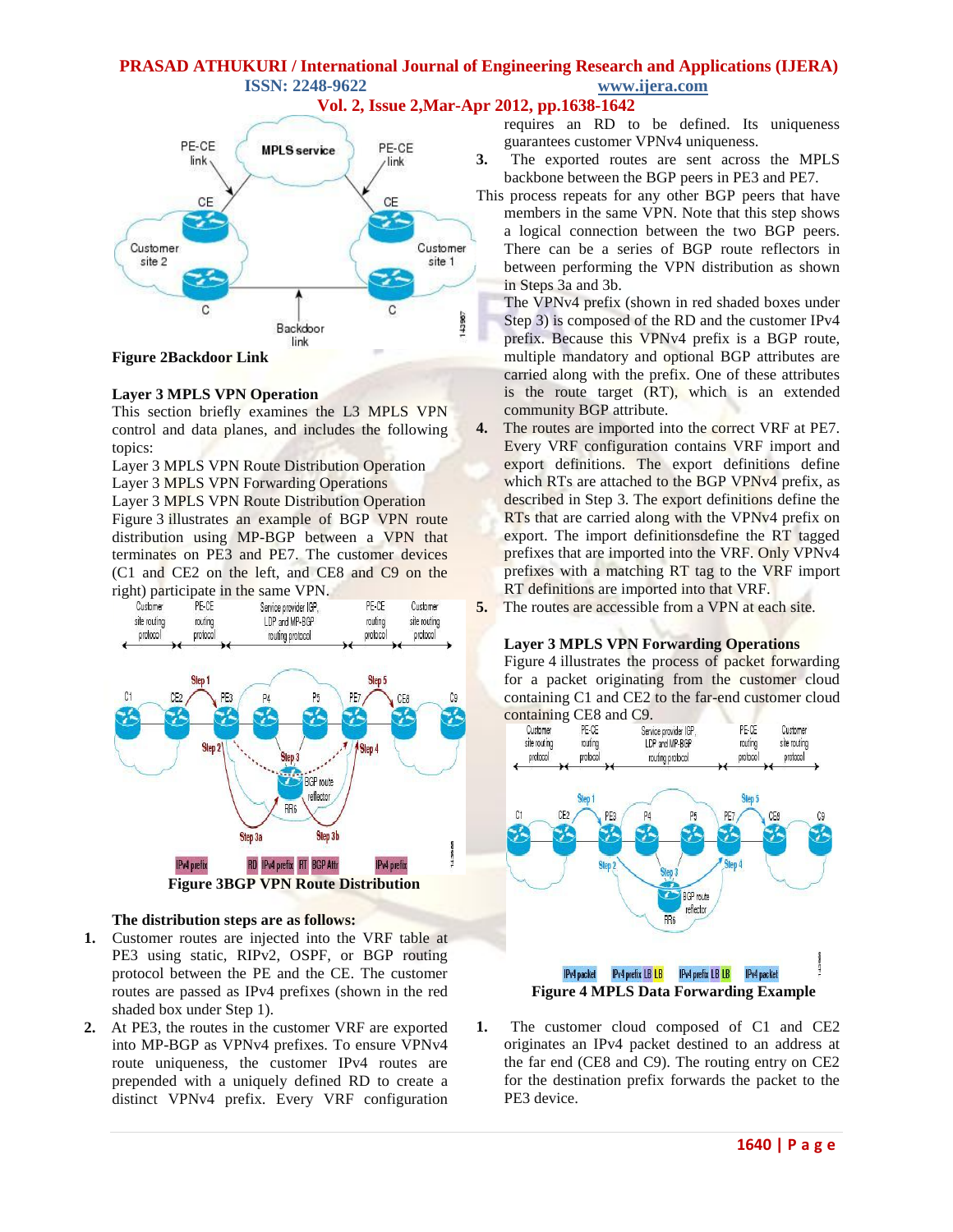## **Vol. 2, Issue 2,Mar-Apr 2012, pp.1638-1642**

- **2.** PE3 receives the customer packet and does a routing lookup according to the VRF table that is bound to that interface. In this case, the route resolves to a BGP prefix originated from PE7. PE3 imposes two labels on the IPv4 packet. The first label, referred to in this document as the VPN label, (shown in the purple "LB" shaded box) is the label that is used to uniquely identify a customer VPN prefix. The second label, referred to in this document as the forwarding label (shown by the yellow "LB" shaded box) is the label used to tunnel the packet through the P core to the far-end PE7 device.
- **3.** The labeled packet is now forwarded at each hop through the SP core. Each P router makes a forwarding decision based on the top level label, and this top level label is swapped with a new label. This is shown by the yellow "LB" shaded box, and the outgoing packet is shown with a green "LB" shaded box. The underlying packet and inner label are left undisturbed during this process.
- **4.** Eventually, PE7 receives the labeled packet and recognizes the inner VPN label (purple "LB") as a VPN label for that specific customer prefix. The VPN label is stripped and a forwarding decision for the IPv4 packet is made based on the VPN label.

P5 may remove the top level label, leaving only the inner label when forwarding to PE7. This concept is known as penultimate hop popping (PHP), where the penultimate hop removes the top level label. The relevance to the enterprise is that in a PHP scenario, the SP-marked EXP value may not be copied down to the inner label. This depends on the MPLS QoS mode chosen. This is relevant only if the traffic from the PE to the CE (for example, PE7 to CE8 in figure 4) must be queued based on the SP EXP marking

**5.** The original IPv4 packet is forwarded by the switch to the appropriate customer VRF interface.

The MPLS label is a 32-bit shim that is inserted between the L2 data link header and the underlying payload (in this case an IPv4 packet). [Figure](http://www.cisco.com/en/US/docs/solutions/Enterprise/WAN_and_MAN/L3VPNCon.html#wp309695) 5illustrates the format of the 32-bit label.

### IPv4 prefix LB LB L2

#### 143870 LABEL [20] EXP [3] S [1] TTL [8] **Figure 5 MPLS Label Detail**

| <b>Table 3 MPLS Label Field Descriptions</b> |         |                  |
|----------------------------------------------|---------|------------------|
| <b>Field ID</b>                              | Length  | <b>Purpose</b>   |
|                                              | 20 bits | Allocated for    |
| <b>LABEL</b>                                 |         | the actual label |
|                                              |         | value.           |
|                                              | 3 bits  | <b>MPLS</b>      |
|                                              |         | experimental     |
|                                              |         | bits. A Cisco    |

|            | convention is to |
|------------|------------------|
|            | use these        |
|            | experimental     |
|            | bits as a means  |
| <b>EXP</b> | of representing  |
|            | the class of     |
|            | service (CoS)    |
|            | of the MPLS      |
|            | frame.           |

[Table](http://www.cisco.com/en/US/docs/solutions/Enterprise/WAN_and_MAN/L3VPNCon.html#wp314927) 3 describes each field in this label:

MPLS VPNs, unlike other VPN types such as IPsec, perform no encryption. Despite this, however, a Layer 3 MPLS VPN service offers equivalent security to that of an ATM/Frame Relay service offering through the use of distinct routing tables and label spoofing mechanisms.

### **RESULTS**

GNS 3 is used to emulate our proposed protocol



For example if two same loop back interfaces are created on two customer networks and are accessed from the customer network on the other area through service provider if we implement OSPF betweenthem the provider edge router can't distinguish between the two it chooses the path with less cost if both the path have equal costs it distributes the packet between them as show above.

to loop back interference of customer1 via 10.10.13.1 with MPLS label 16/22 .similarly figure2 shows the